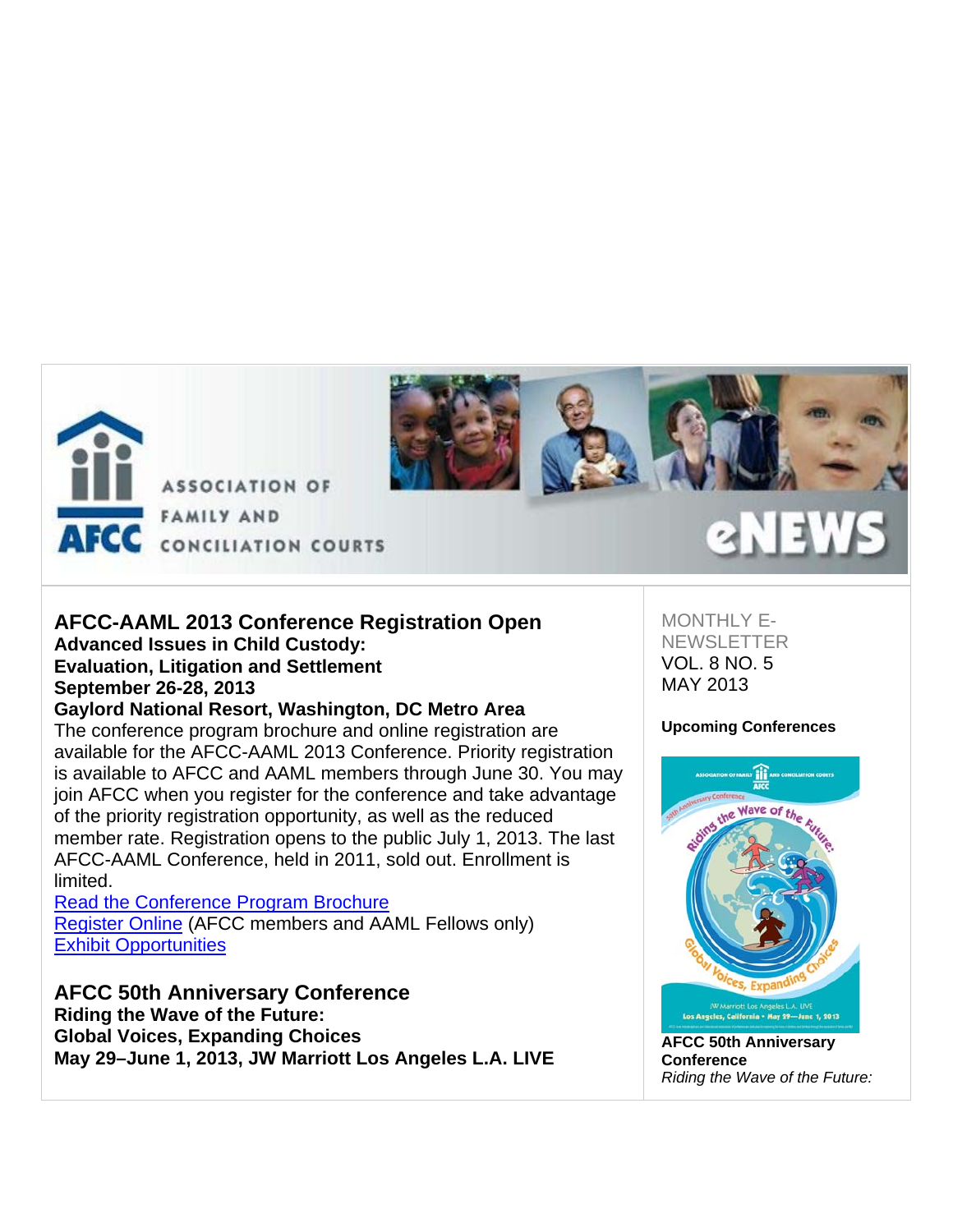# **Los Angeles, California**

There is still time to register! Make your conference check-in even smoother by pre-registering online, even after the conference has begun! AFCC will already have your information so you can spend less time in line and more time getting the most out of the conference and enjoying time with friends and colleagues in Los Angeles. If you are already registered, be on the lookout for attendee emails, which contain important information for accessing conference handouts before the event as well as onsite logistics.

Register online

Thank you to the conference sponsors

# **Member Profile**

# **Rebecca Bailey, PhD, Sonoma Valley, California**

AFCC member, Rebecca Bailey, PhD, has never been one to be constrained by the conventional. "I think of my unique life experiences as a sort of very specialized training for what I do," she says. As the founder and director of Transitioning Families, Rebecca is able to combine her professional background, unique life experiences and love of horses to help high conflict families. Transitioning Families provides reunification therapy, individual and family therapy, family workshops, animal assisted therapy, life skills and supervised visitation, and a rapid response team for families in major, immediate transitions, such as abduction/exploitation. Read more

# **Member News**

**Philip Stahl, PhD, ABPP**, Queen's Creek, Arizona, and **Robert Simon, PhD**, Del Mar, California, have written a new book, *Forensic Psychology Consultation in Child Custody Litigation: A Handbook for Work Product Review, Case Preparation and Expert Testimony*, published by the American Bar Association Section of Family Law. The book is a comprehensive volume on the emerging field of forensic review, trial consultation, and the role of the expert witness in child custody litigation.

The second season of Family Matters with **Justice Harvey Brownstone**, Toronto, Ontario, will begin airing this month. This season's 16 episodes will include experts discussing topics such as gambling, family finances, bullying, anger management, same-sex parenting, and online dating.

# **NCJFCJ 76th Annual Conference in Seattle**

*Global Voices, Expanding Choices* May 29–June 1, 2013 JW Marriott Los Angeles L.A. LIVE Los Angeles, California Register online More information

# **Conference Platinum Sponsors**

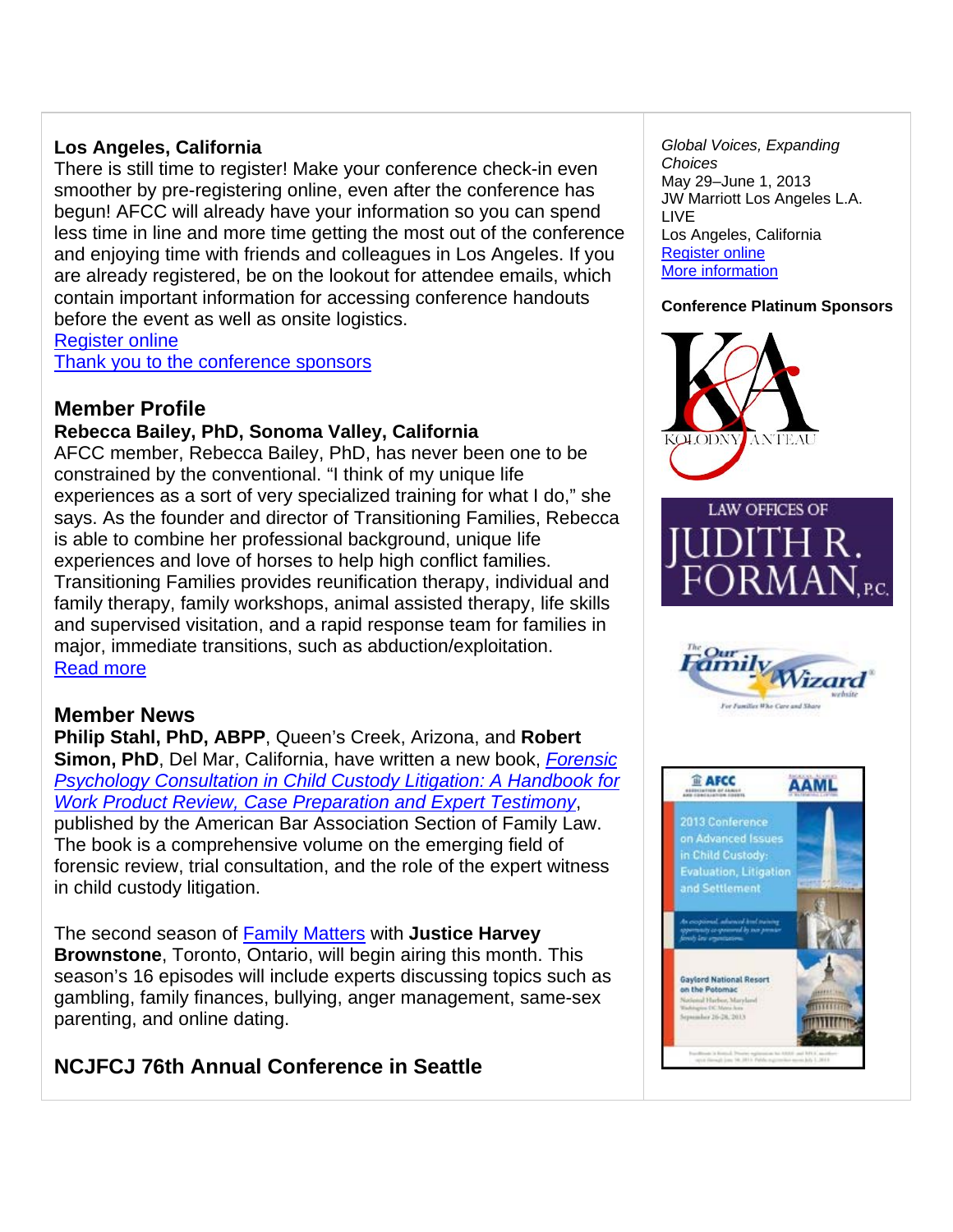The National Council of Juvenile and Family Court Judges will host its 76th Annual Conference in Seattle, Washington, July 14-17. The annual conference provides cutting-edge information and tools to juvenile and family courts to support their efforts to improve case processing and outcomes for children, youth, families, victims, and communities with which they work. This conference will feature sessions on a range of juvenile and family law topics: child abuse and neglect, trauma, custody and visitation, judicial leadership, juvenile justice, sex trafficking of minors, family violence, drug courts, psychotropic medications, children testifying in court, detention alternatives, substance abuse, and the adolescent brain. Register before June 14 to take advantage of discounted rates. Read more

# **Temperament: What it is and Implications for Parenting Plans**

*By Marsha Kline Pruett, PhD, MSL and Robin Deutsch, PhD* Temperament is a set of in-born traits that affect the way a child typically reacts in different settings and situations—including parental separation or divorce. These traits are evident from birth, and generally remain through adulthood. One of the things evaluators, mediators, judges and court personnel need to keep in mind is the fit between a parent and child's temperament. Becoming aware of one's own temperament and the match or mismatch with a child's can increase a parent's sensitivity and responsiveness to that child. Read more

# **New AFCC Publications**

AFCC is pleased to announce three new editions to the *Essays from the Family Court Review* series*: Domestic Violence*, guest edited by Gabrielle Davis and Nancy Ver Steegh; *Social Science Research*, guest edited by Marsha Kline Pruett; and *Child Custody Evaluations*, guest edited by Robin M. Deutsch. The new titles will be available for purchase at the 50th Anniversary Conference in Los Angeles. Pricing is \$20 for members and \$24 for non-members. These new editions will be available for purchase through the AFCC website later this summer. In the meantime, use this order form or call the office to place an order. An edition on family dispute resolution is forthcoming.

# **FCR Student Author Recipient of Distinguished Legal Writing Award**

Elise S. Dunton has been named a recipient of the 2013 Distinguished Legal Writing Award by the Burton Awards

# **AFCC–AAML Conference**

*Advanced Issues in Child Custody: Evaluation, Litigation and Settlement* September 26–28, 2013 Gaylord National Resort Washington, DC Metro Area More information

#### **AFCC Regional Training Conference**

*There's No Place Like Two Homes: The Complexities of Separation, Divorce and Co-parenting*  November 7–9, 2013 The Westin Crown Center Kansas City, Missouri More information

# **AFCC 51st Annual Conference**

May 28-31, 2014 The Westin Harbour Castle Toronto, Ontario, Canada

# **AFCC 11th Symposium on**

**Child Custody Evaluations** November 6-8, 2014 Westin La Cantera Hill Country Resort San Antonio, Texas

# **AFCC 52nd Annual Conference**

May 27-30, 2015 Hilton New Orleans Riverside New Orleans, Louisiana

# **AFCC Chapter Events**

# **Ontario Chapter Conference**

*Our Families' Faces*  October 18, 2013 Toronto Public Library Toronto, Ontario More information

**Join AFCC**  Are you a member? **Join or Renew** 

AFCC offers member benefits that promote excellence in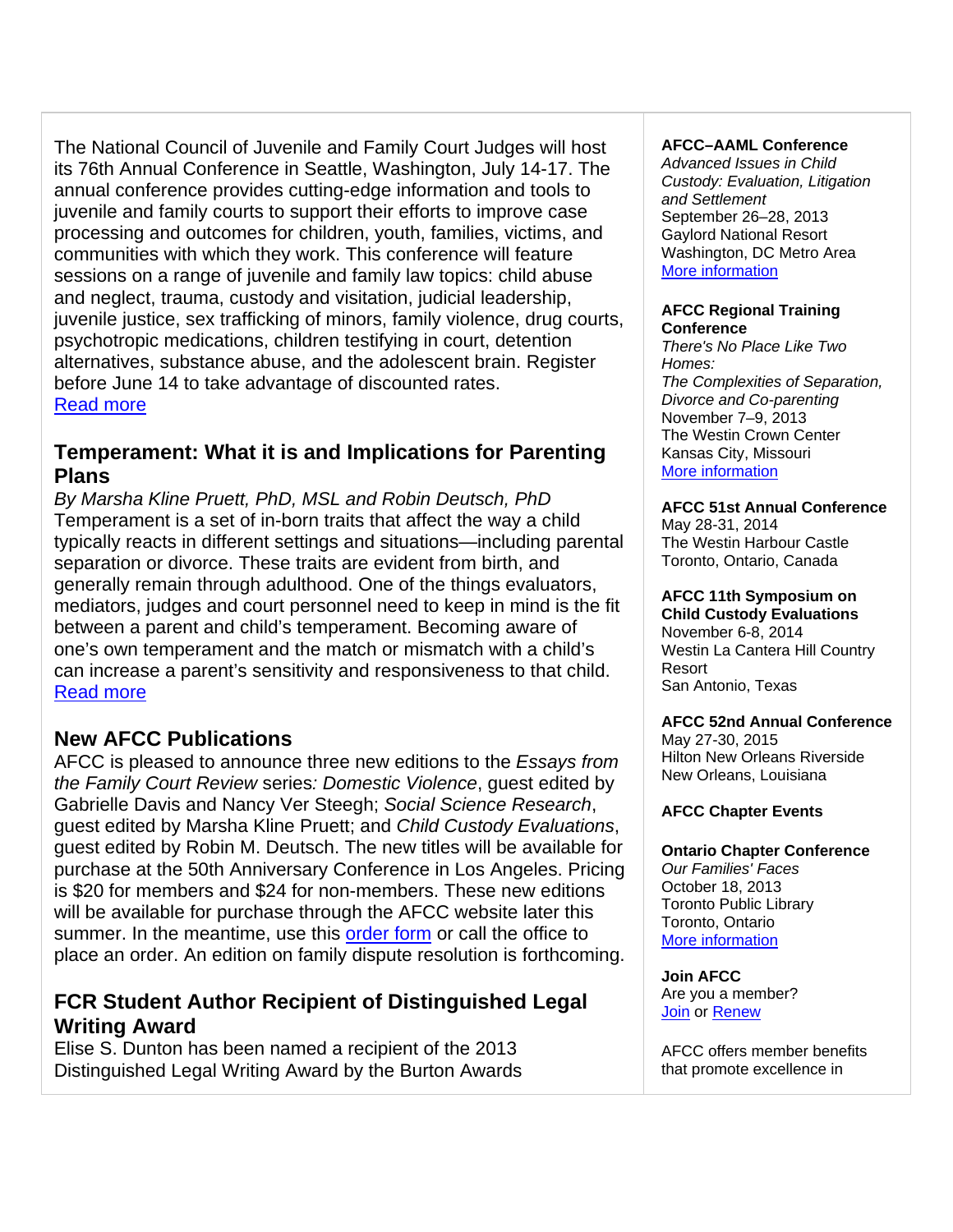Organization for her *Family Court Review* Note, *Same Sex, Different Rights: Amending U.S. Immigration Law to Recognize Same-Sex Partners of Refugees and Asylees*, which appeared in Volume 50, Issue 2, April 2012. Elise graduated from Hofstra University, Maurice A. Deane School of Law in 2012 and was a member of the *FCR*  editorial staff. Each year only 15 student authors are selected for this honor out of all the entries received from US law schools. Elise is the first winner from *Family Court Review*. AFCC members click here to read the note

# **Webinar on Mediating in ICWA Child Protection Cases**

AFCC members Karen Largent and Terri Spigelmyer recently presented a webinar with Diane Payne on the Indian Child Welfare Act (ICWA). This webinar and others are archived on ADRHub. ICWA applies when a state court is involved with a child custody proceeding involving Alaska Native/American Indian children who are members of, or eligible to be members of, a federally recognized Tribe. The presenters give a brief overview of the ICWA and discuss issues often addressed in mediation such as active efforts, ICWA placement preferences, preservation of a child's connection to tribe, transfer of jurisdiction, etc.

Watch the webinar

# **Poor Planning Produces (Predictably) Poor Results: Systematic Intervention Planning**

*By Lyn R. Greenberg, PhD; Robin M. Deutsch, PhD; Richard Gould-Saltman, JD, CFLS; and Judge David Cunningham*

Families in conflict are frequently referred for services designed to reduce parental conflict, or to protect children from its detrimental effects. The variety of models available provide options for families, but also can create a confusing smorgasbord through which services are ordered or engaged with little planning or systemic thinking. Even when the individual professionals engaged are talented and ethical, poorly coordinated interventions may lead to wasted resources, an escalation of family conflict and greater risks or emotional harm to children.

Read more

# **Study on Self-Represented Litigants in Canada**

University of Windsor law professor Julie Macfarlane has published a qualitative study on the experiences of over 250 self-represented litigants in three Canadian provinces (Alberta, British Columbia, and Ontario). She will discuss the results of the study at the AFCC 50th

practice. View member benefits

# **AFCC Chapters**

Network and share your interdisciplinary view of family court matters on a local level. There are currently chapters in the following states and provinces:

# **Alberta**

**Arizona California Colorado Connecticut Florida Illinois Indiana Louisiana Massachusetts Minnesota Missouri New Jersey New York Ontario Texas Washington Wisconsin**  Add an AFCC Chapter to your membership

# **Ask the Experts**

Is there a topic you would like to see covered by an AFCC Ask the Experts piece? Email your suggestion

# **About AFCC eNEWS**

Readers are welcome to forward this e-newsletter to interested colleagues. All opinions expressed are those of the author and do not necessarily reflect those of AFCC.

**Editor:**  Erin Sommerfeld editor@afccnet.org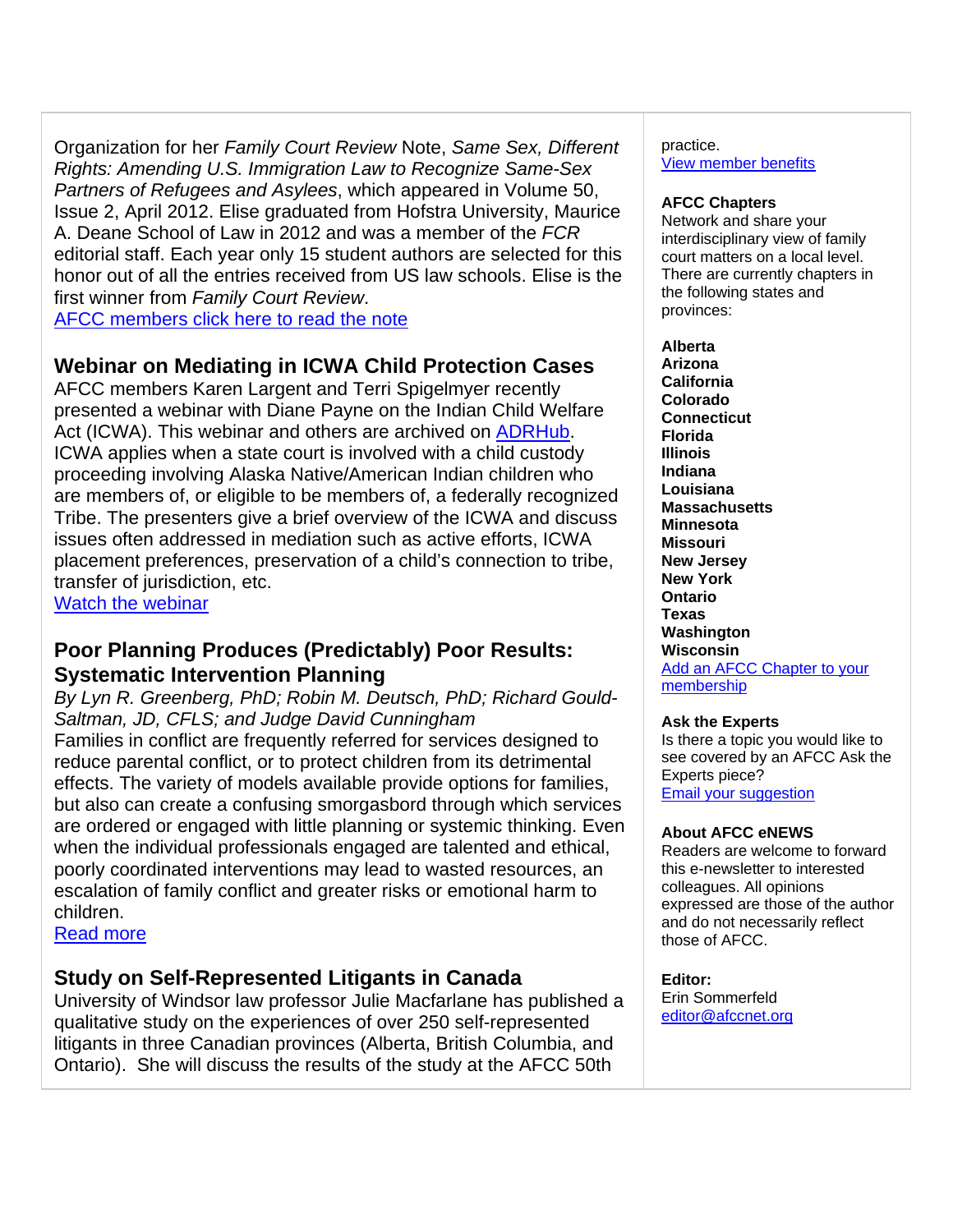Anniversary Conference in Los Angeles at the Friday morning plenary session, *The Family Court of the Future*. Professor Macfarlane and one of the study participants were interviewed on CBC Radio show Day 6.

Click here to listen to the interview and read more

# **Family Law in the News**

**Florida Alimony Bill Veto Brings Relief, Outcry**

*By Barbara Peters Smith, courtesy of The Herald Tribune* If the anguish of divorced Floridians desperate to snip financial ties to their exes propelled a sweeping alimony reform bill through this year's Legislature, the fears of ex-wives and warnings from family lawyers helped to stop it. Emails and petitions imploring Gov. Rick Scott to veto the bill included a plea from Valerie Dillingham of Sarasota: "This will pull us down even further, putting more and more women 'on the streets,' many of which are much older." Read more

# **Psychiatry's Guide Is Out of Touch With Science, Experts Say**

*By Pam Belluck and Benedict Carey, courtesy of the New York Times*

Just weeks before the long-awaited publication of a new edition of the so-called bible of mental disorders (*Diagnostic and Statistical Manual of Mental Disorders*, or *DSM*), the federal government's most prominent psychiatric expert has said the book suffers from a scientific "lack of validity." The expert, Dr. Thomas R. Insel, director of the National Institute of Mental Health, said in an interview Monday that his goal was to reshape the direction of psychiatric research to focus on biology, genetics and neuroscience so that scientists can define disorders by their causes, rather than their symptoms.

Read more



**Unsubscribe**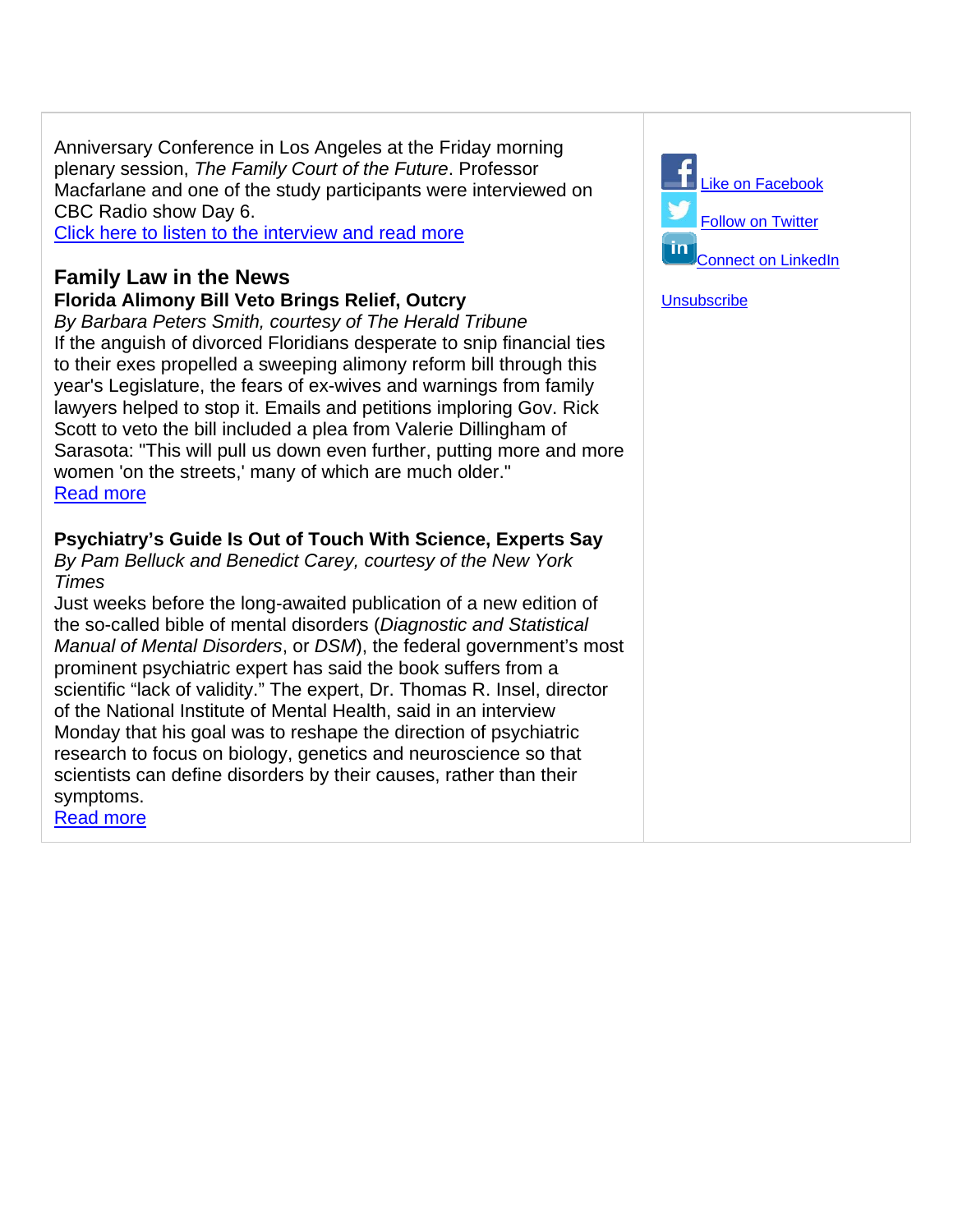

# **AFCC Thanks 50th Anniversary Conference Sponsors and Collaborating Organizations**

#### **PLATINUM SPONSORS**

[Kolodny & Anteau](http://www.kolodny-anteau.com/) [Law Offices of Judith R. Forman, P.C.](http://www.familylawcounsel.com/) [OurFamilyWizard.com](http://ourfamilywizard.com/ofw/)

#### **GOLD SPONSORS**

[Buter, Buzard, Fishbein & Royce LLP](http://www.bbfrlaw.com/) [The Center for Divorce Education](http://www.divorce-education.com/) [Come To Agreement](http://www.cometoagreement.com/) [Complete Equity Markets, Inc.](http://www.cemins.com/) Freid [and Goldsman, APLC](http://www.fglegal.com/) In Honor of AFCC Presidents [Jaffe and Clemens](http://jaffeclemens.com/) Law Office of Donald S. Eisenberg [Los Angeles Collaborative Family Law Association](http://www.lacfla.org/) [Meyer, Olson, Lowy & Meyers, LLP](http://molfamlaw.com/) OnlineParentingPrograms.com **[Straus Institute for Dispute Resolution at Pepperdine University](http://law.pepperdine.edu/straus/)** Suzie S. Thorn Family Foundation [Two Families Now](https://www.irised.com/two_families_now)  [Wasser, Cooperman & Carter, P.C.](http://www.wccfamilylaw.com/)

#### **SILVER SPONSORS**

[Nachlis & Fink](http://nachlisfinklaw.com/) [National Cooperative Parenting Center](http://www.thencpc.com/)

### **BRONZE SPONSORS**

Thomas and Kristine Lewis [American Academy of Matrimonial Lawyers–Northern California Chapter](http://www.aamlnocal.com/)

# **SUPPORTING SPONSORS** [Dr. Philip M. Stahl](http://parentingafterdivorce.com/) and [Dr. Robert A. Simon](http://www.dr-simon.com/)

**[JAMS, The Resolution Experts](http://www.jamsadr.com/)** [Werner Institute at Creighton University](http://www.creighton.edu/werner/)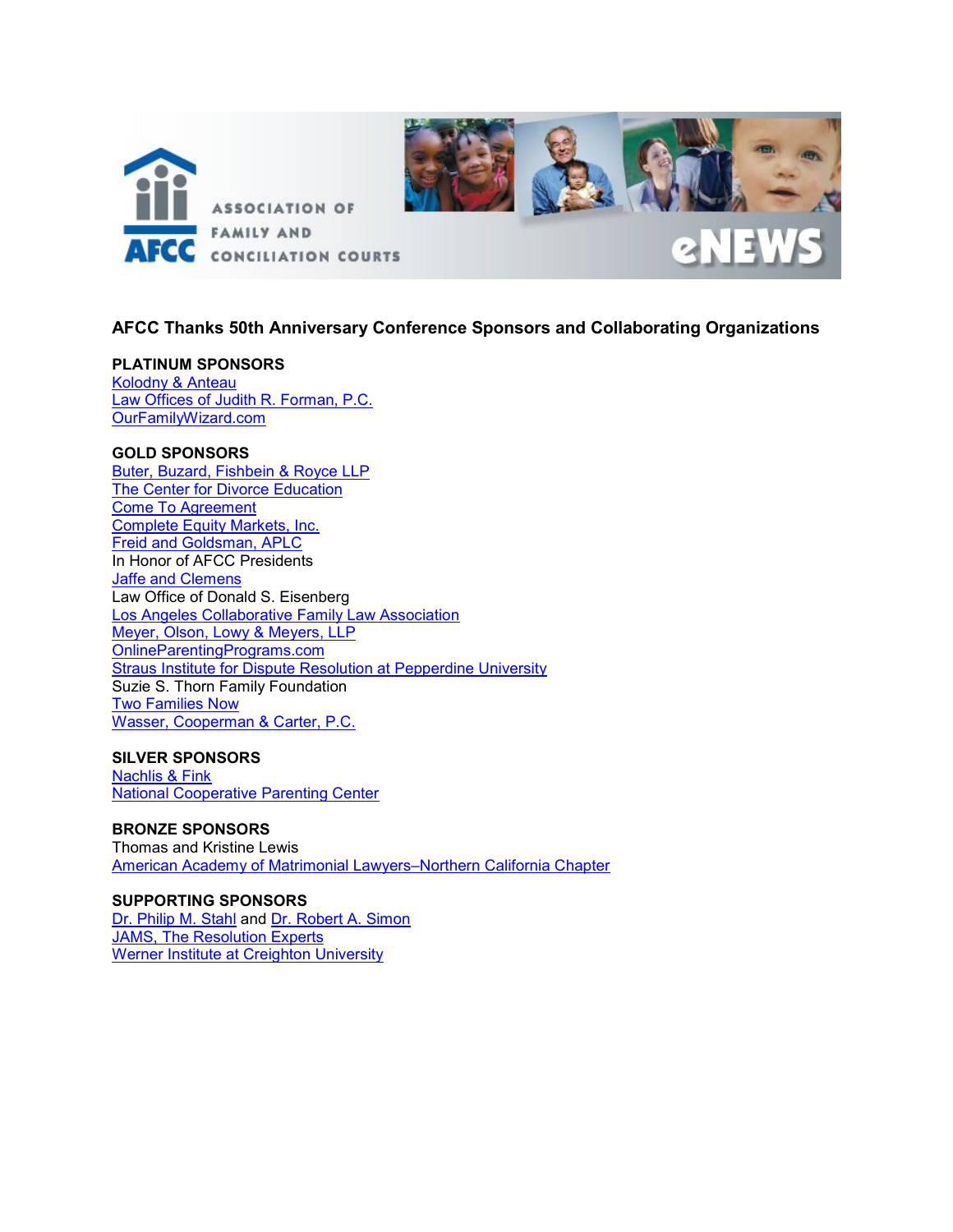

# **AFCC Thanks the Exhibitors at the 50th Anniversary Conference**

Academy of Professional Family Mediators American Academy of Matrimonial Lawyers Aspen Education Group Association for Conflict Resolution Buter, Buzard, Fishbein & Royce LLP California Chapter of AFCC CasePro Solutions, Inc. Center for Dispute Solutions, Inc. The Center for Divorce Education Client Tickler Come To Agreement Ltd. Complete Equity Markets, Inc. Divorce Marketing Group Familyzone Harriet Buhai Center for Family Law International Academy of Collaborative Professionals (IACP) Kids On Time, Inc. Kolodny & Anteau Los Angeles Collaborative Family Law Association Marilyn's Amazing Boutique Maurice A. Deane School of Law at Hofstra University Mediate.com Meyer, Olson, Lowy & Meyers, LLP National Association of Council for Children National Council of Juvenile and Family Court Judges National Responsible Fatherhood Clearinghouse Navajo Jewelry & Crafts New Ways for Families OnlineParentingPrograms.com Ontario Chapter of AFCC OurFamilyWizard.com ProperComm **SCARF** Straus Institute for Dispute Resolution at Pepperdine University Support Information Exchange Suzie S. Thorn Family Foundation Two Families Now UnHooked Books Wasser, Cooperman & Carter, P.C. **Wiley**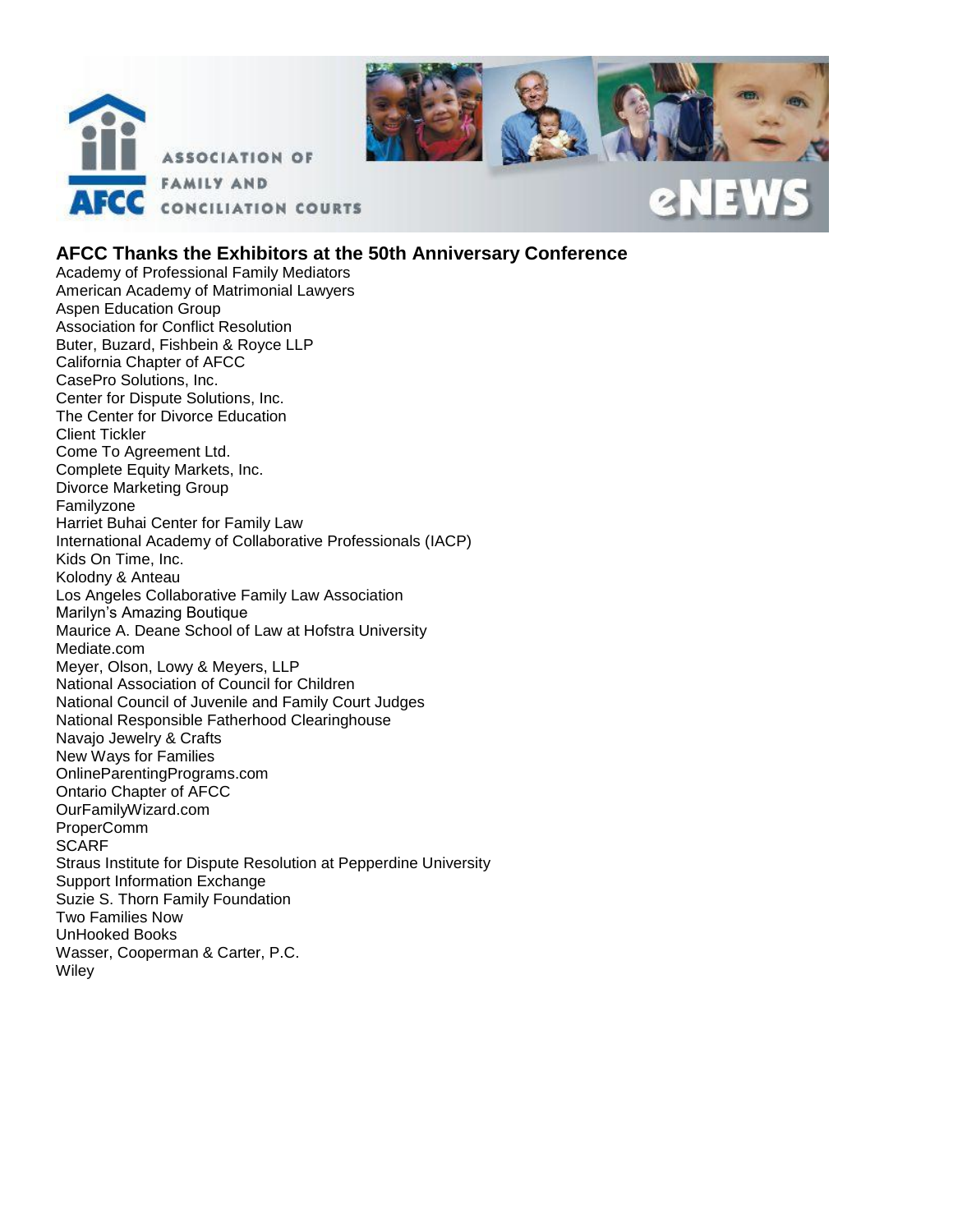#### **Member Profile Rebecca Bailey, PhD, Sonoma Valley, California**



AFCC member, Rebecca Bailey, PhD, has never been one to be constrained by the conventional. "I think of my unique life experiences as a sort of very specialized training for what I do," she says. As the founder and director of [Transitioning Families,](http://transitioningfamilies.com/) Rebecca is able to combine her professional background, unique life experiences and love of horses to help high conflict families. Transitioning Families provides reunification therapy, individual and family therapy, family workshops, animal assisted therapy, life skills and supervised visitation, and a rapid response team for families in major, immediate transitions, such as abduction/exploitation.

"I could have been a poster child for high conflict divorce cases," she says, referring to her parent's divorce in the 1970s. Though she vehemently rejects the archetype of the wounded healer, she came away from her experience feeling that there simply had to be a better way for kids to interact with the court and attorneys. Rebecca received her doctorate in psychology from The Wright Institute in Berkeley, California, and was later the director of the Sonoma Police Department's Youth and Family Services Program and a therapist-

educator for programs such as Marin County's DUI Program before founding Transitioning Families.

Her interest in equine and animal assisted therapy followed a natural progression when, about 14 years ago, she was looking for an alternative for families who resist a formal approach. At first, she quietly integrated equine assisted psychotherapy with regular therapy sessions, especially in complex case scenarios. The results were positive and she since continued and expanded these unconventional approaches. Rebecca said, "It's easier to talk about things in the abstract, outside, in the arena. Getting everyone off the couch changes the dynamic. It integrates the non-blame focused methods of Warshak, Kelly and others—evidence based, yet innovative."

The approach of Transitioning Families is team oriented as well as experience based. According to Rebecca, "all staff members are unique and highly professional in their fields. The collaborative, multidisciplinary, non-blame model can help non-motivated families gain clarity." Rebecca emphasizes the importance of a strong team, "It's important to surround yourself with others—don't do this work alone. Make sure your core team challenges you; make sure someone disagrees with you once in a while." Integral members to the Transitioning Families team include Jane Dickel, a seasoned LCSW, and Cynthia Psaila, a dedicated MFT intern, as well as a variety of multidisciplinary consultants and collaborators. "We don't always agree but we always collaborate as a team about the families we are working with." Adding that, "Professional collaboration and consultation are important, too and AFCC gives us access to both. AFCC trainings offer a multifaceted perspective. They foster collaborative relationships between therapists and attorneys and focus on child-centered interventions."

"The experience families have with Transitioning Families is mindful, ethical and purposeful. Through activities like cooking together and equine assisted therapy the families are able to get out of their own way to an extent. They have a structured opportunity to work and play together," Rebecca explained. Her husband, Charles, an accomplished chef (formerly for the prestigious Gaige House Inn), prepares meals with the families. "The change of scenery helps. Everyone lightens up; they let their defenses down a little," she said, "It's an intensive little laboratory. Sometimes there is a blow-up on day two or so, but it's all part of this realistic approach." Rebecca added that she is pleased to see these sorts of interventions becoming more common, for instance programs with AFCC member involvement, like Overcoming Barriers and Building Bridges.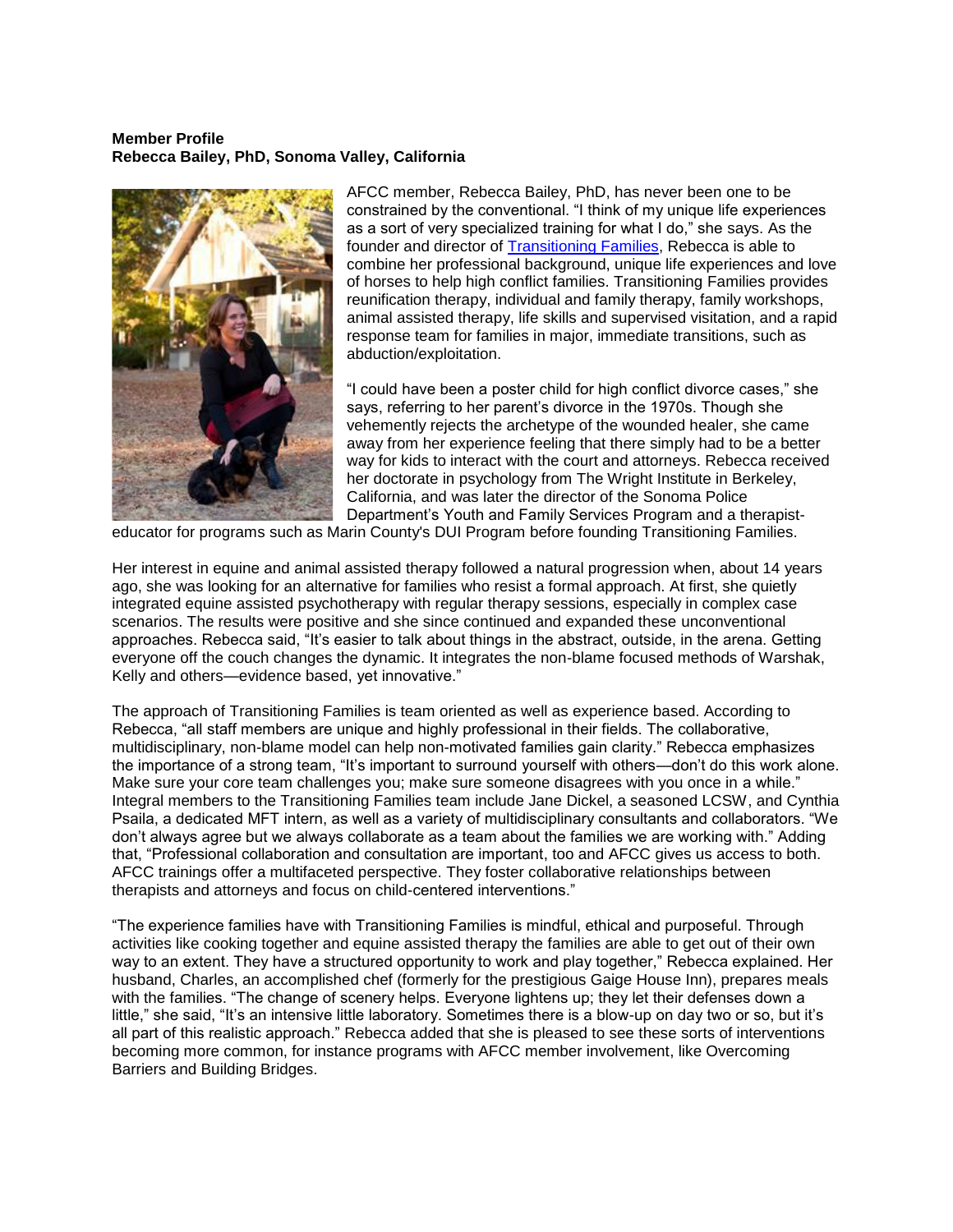Rebecca has a new book coming out in June. *[Safe Kids, Smart Parents: What Parents Need to Know to](http://www.amazon.com/Safe-Kids-Smart-Parents-Children/dp/1476700443)  [Keep Their Children Safe](http://www.amazon.com/Safe-Kids-Smart-Parents-Children/dp/1476700443)* (Simon and Schuster) is co-written with her sister, Elizabeth Bailey, who is a psychiatric nurse. The book is about keeping children safe. To some extent the focus is on abduction, an area of expertise for both Rebecca and her sister, but the principles set forth can be applied more broadly to a wide variety of topics. Rebecca's work with victims of abduction and exploitation and their families (most famously, Jaycee Dugard, survivor of an 18 year abduction), has given her unique experience in this field.

The first section of the book informs parents, gives them facts about the dangers children face and ways to help children navigate those dangers safely. The second is devoted to age appropriate exercises for parents and children to work on together (or separately). To open conversation about these topics can be frightening, taboo, or difficult to discuss. "We want parents and children to communicate in an open honest way, but realize these are difficult issues. Our book tries to help by providing tools," Rebecca said.

A bit of self-care is important for professionals and families alike, "Take care of yourself," Rebecca advises, "In order to teach families to do this, we need to do it ourselves. I find horses, dogs and the environment I live in to be grounding for myself as well as for the families we work with. The setting of our program helps me to manage the intensity of this job. Longevity–wise, I need a strong, supportive environment that includes opportunities for play and connection."

It's not difficult to see how Rebecca's unique background has shaped her unconventional way of looking at the challenges facing her clients. You quickly become aware of how she must truly follow her own advice regarding self-care. There is definitely an element of lightness in conversation with her, however, make no mistake that as psychologists, Dr. Bailey and the team at Transitioning Families are no less serious than their more conventional counterparts.

Dr. Bailey lives with her husband, their five children, two dogs, four horses and two cats in the Sonoma Valley, California.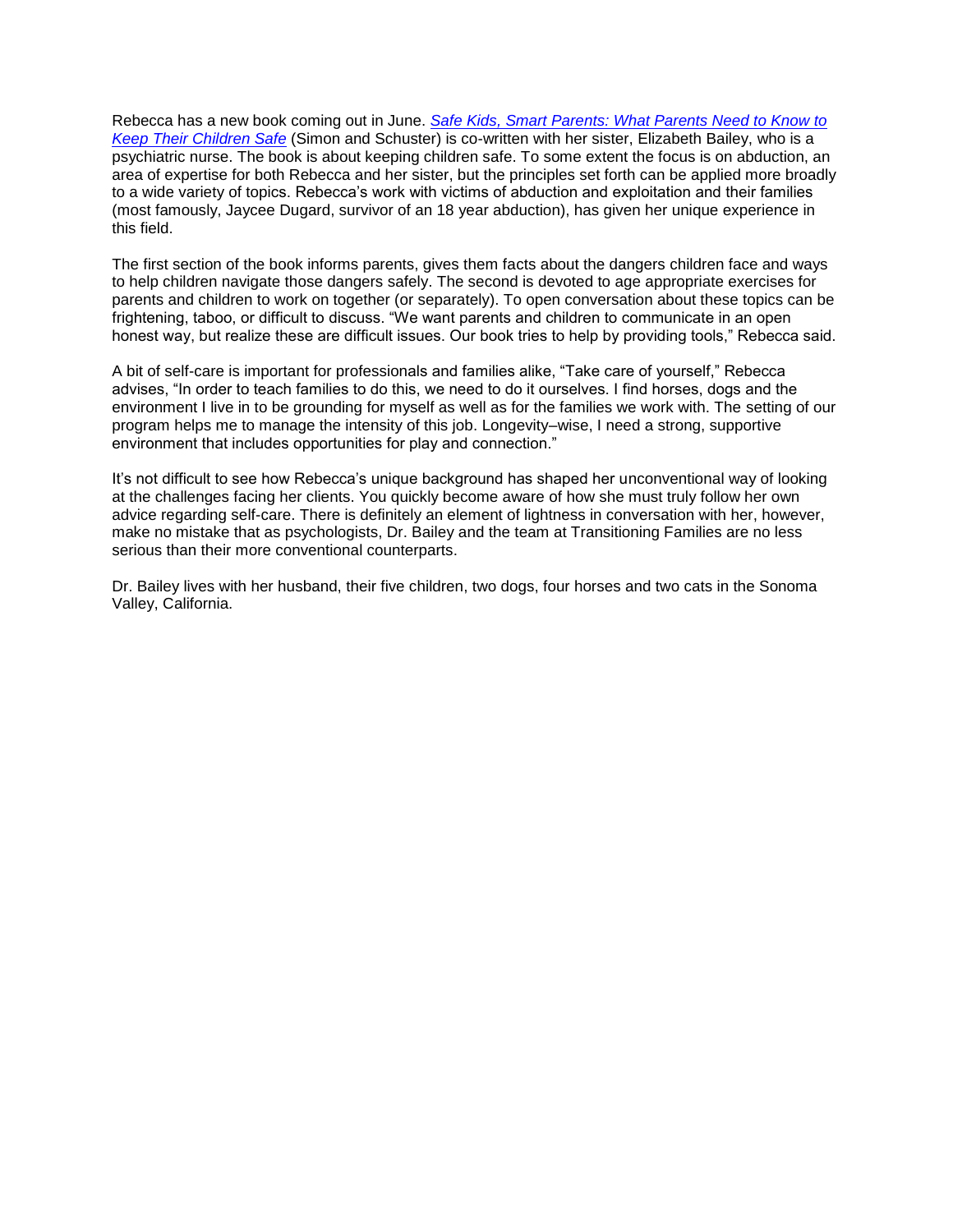

# **Temperament: What it is and Implications for Parenting Plans**

*By Marsha Kline Pruett, PhD, MSL and Robin Deutsch, PhD*

Temperament is a set of in-born traits that affect the way a child typically reacts in different settings and situations—including parental separation or divorce. These traits are evident from birth, and generally remain through adulthood.

Temperament Traits include:

- **Activity**
- Is the child always moving and doing something or does the child have a more relaxed style? **Regularity**

Does the child have eating and sleeping habits or are they somewhat unpredictable?

**Approach/withdrawal**

Does the child approach new situations and new people with eagerness or tend to shy away? **Adaptability**

Does the child adjust to changes in routines or plans easily or does the child become cranky or confused around transitions?

**Intensity**

Does the child react strongly to situations, either positive or negative, or does the child react calmly and quietly?

**Mood**

Does the child often express a negative outlook or is the child generally a positive person? Does the child's mood shift frequently or is the child usually even-tempered?

**Persistence**

Does the child give up quickly when a task becomes difficult or does he/she keep on trying? Can the child stick with an activity a long time or does the child's mind tend to wander?

**Distractibility**

Does the child get easily distracted from an activity or can the child shut out distractions and stay with the current activity?

**Sensory threshold**

Is the child bothered by loud noises, bright lights, or new food textures, or does the child tend to ignore them and "go with the flow"?

Children and adults can be described as mostly falling into one of three categories of temperament. In reality these traits are often on a continuum, but we find that individuals' reactions can be characterized generally as comprising a cluster of traits. The most common temperament (found in about 40% of the population) is described as easy, flexible or resilient: the flexible person generally has regular rhythms, positive mood, low intensity, low sensitivity, and is adaptable. These children generally transition well, but may also get lost because they don't speak up. It is easy for these children to get along in the world without "making waves" because they are so even-tempered and adaptable.

A second category of individuals (about 15%) can be described as slow to warm up, cautious, shy or fearful. These individuals tend to withdraw at first, may need more time to adapt, withdraw or cry if rushed, and may get very connected to people and places but are slower to do so. These children do best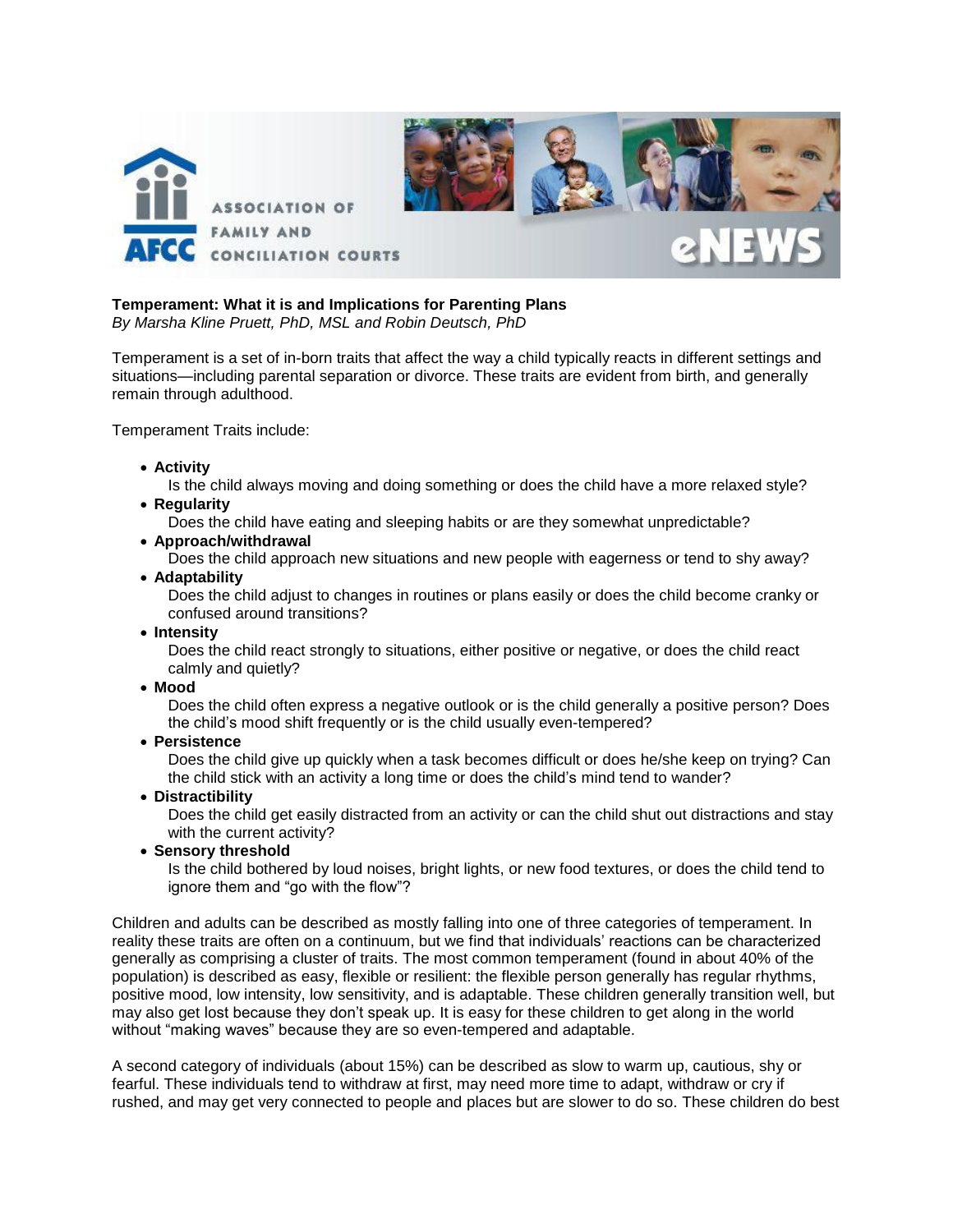with slow transitions, familiar settings, predictable routines, transitional objects, and having a preview of changes before they occur. They often have more trouble living in two homes and one caregiver may be easier to manage for these children. The more settings to which they are required to adapt (e.g. daycare, preschool, other caregiving) the more difficult it is for them to stay on an even keel. For these children, siblings can be protective and helpful during transitions. As babies and toddlers, they tend to have more difficulty with transitions. Slow-to-warm-up children may find it difficult to leave either parent and may act clingy or whiny at transition times or just before or after making the transition. They need to know what changes are in store and must be given plenty of time and warning about transitions. They need routines they can count on, as they do not react well to changes they cannot anticipate. For babies, transitions to new homes and caregiving routines should be planned carefully.

A third category of temperament is referred to as difficult, fussy or active. This is also a smaller category of individuals (about 10%). They are characterized by high intensity, irregular rhythms, active, distractible, sensitive, and moody. Parents often describe these children as "a handful." They need calm surroundings, patience and preparation for changes, flexibility, and often vigorous activity. Transitions are especially sensitive and difficult with this temperament. These children need plenty of warning to stop what they are doing before a change occurs, as they do not shift gears easily. They may "test" parents' follow through when it is time to make a transition and may be disobedient or unhappy after moving from one house to another.

Parents are often quick to think children are reacting to something the other parent is not doing or is doing wrong. But these reactions may not be the fault of the other parent. They are the children's efforts at having some control in their world. For most children, transitions will get easier over time.

One of the things evaluators, mediators, judges and court personnel need to keep in mind is the fit between a parent and child's temperament. Parents need to adjust their reactions when they clash with their children's responses. Developing ways to help children manage transitions or new situations, being more patient in preparing their child for transitions or new situations, being more patient as the child works out how he or she feels, or seeking creative or high-energy activities for the child to express him or herself may be required of, but not natural, for parents. Becoming aware of one's own temperament and the match or mismatch with a child's can increase a parent's sensitivity and responsiveness to that child. It is the parent's job to pace the transitions and parenting plan activities in synchrony with the child's temperament. As children become school age and older, they learn how to better adapt their own natural tendencies to fit with the needs of a situation, especially if the caregivers in their life have helped them do so along the away, and especially during stressful transition points, in the separating and divorcing family.

*Temperament material adapted from Alicia Lieberman's* Flexible, Fearful or Feisty *DVD, Developed for the California Department of Education and WestEd (1990).*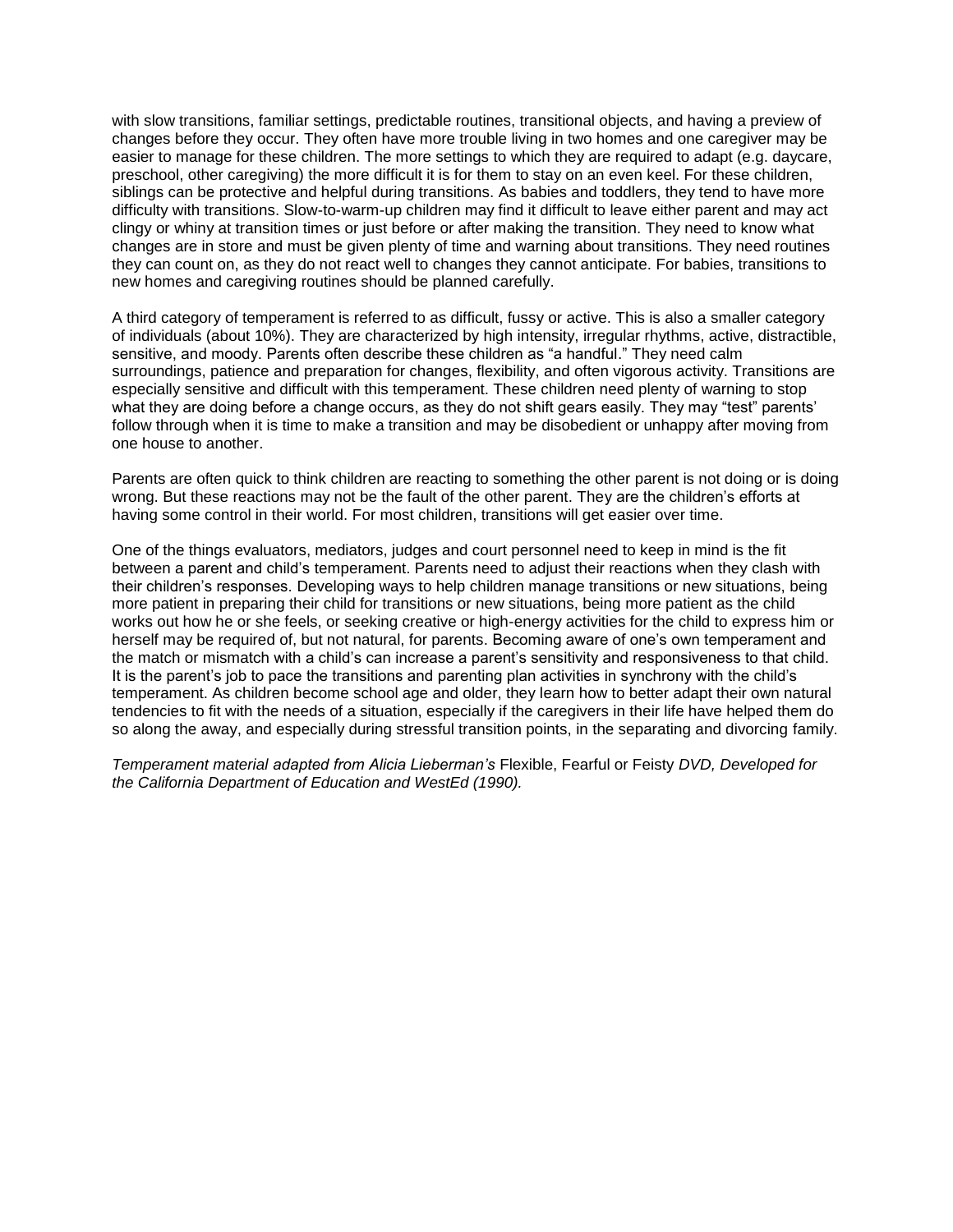

# **Poor Planning Produces (Predictably) Poor Results: Systematic Intervention Planning**

By Lyn R. Greenberg, PhD; Robin M. Deutsch, PhD; Richard Gould-Saltman, JD, CFLS; and Judge David Cunningham

Families in conflict are frequently referred for services designed to reduce parental conflict, or to protect children from its detrimental effects. A developing professional literature, including *AFCC Guidelines for Parenting Coordination* (2005), *AFCC Guidelines for Court-Involved Therapy* (2010) and other resources, underscore the range of interventions that may assist conflicting parents and promote the healthy development of their children, as well as the enormous consequences to children when these issues remain unaddressed. The variety of models available provide options for families, but also can create a confusing smorgasbord through which services are ordered or engaged with little planning or systemic thinking. Even when the individual professionals engaged are talented and ethical, poorly coordinated interventions may lead to wasted resources, an escalation of family conflict and greater risks or emotional harm to children.

Interventions with high conflict families take place against a background of system stresses and professional controversies. When poorly constructed interventions fail, that failure can be used to justify generalizations about the ability of parents and children to change, the ability of such interventions to facilitate that change, and whether it is worthwhile to even make the attempt. Psychological science has not yet advanced to the point that we can identify precisely which combinations of services will work for each particular family. Nevertheless, considerable research exists both from studies of separated families and studies of child development and other interventions with families, which provide guidance for how to both select interventions and structure them to promote success. Moreover, the experience and knowledge of legal and judicial professionals allows them to identify common issues that may arise in contested cases and lead to protracted conflicts and delays in services actually provided for the benefit of children (Greenberg, Gould-Saltman & Gottlieb, 2008).

At the upcoming AFCC 50th Anniversary Conference in Los Angeles, the authors will present a workshop on systematic intervention planning, focusing on assessing the effectiveness of ongoing interventions and dealing with parental dissatisfaction or attempts to remove a professional. It is our position, however, that interventions are most likely to fail when inadequate attention has been devoted to the initial design and structuring of the plan. Issues to be addressed range from the process for selecting the professionals to drafting the orders or consents guiding the intervention, attention to the parties' rights, the underlying orders and provisions to support the changes needed by the family and intended by the court. While it is tempting to presume, or hope, that a detailed stipulation or order will be unnecessary, particularly when parties appear to be agreeing to the services or are on their best behavior in court, those hopes can prove ill-founded.

Unfortunately, a number of obstacles and areas of resistance may emerge in between the court's general order (or strong suggestion) that the parties obtain services such as counseling, and the parties' actual selection of a therapist (or parenting coordinator), signing of appropriate consents, providing payment, scheduling and, finally, participating in appointments. These tasks, in turn, simply set the stage for the more emotionally demanding requirements of making an intervention work (i.e. providing information to the professional, setting and keeping appointments, tolerating information or perspectives that are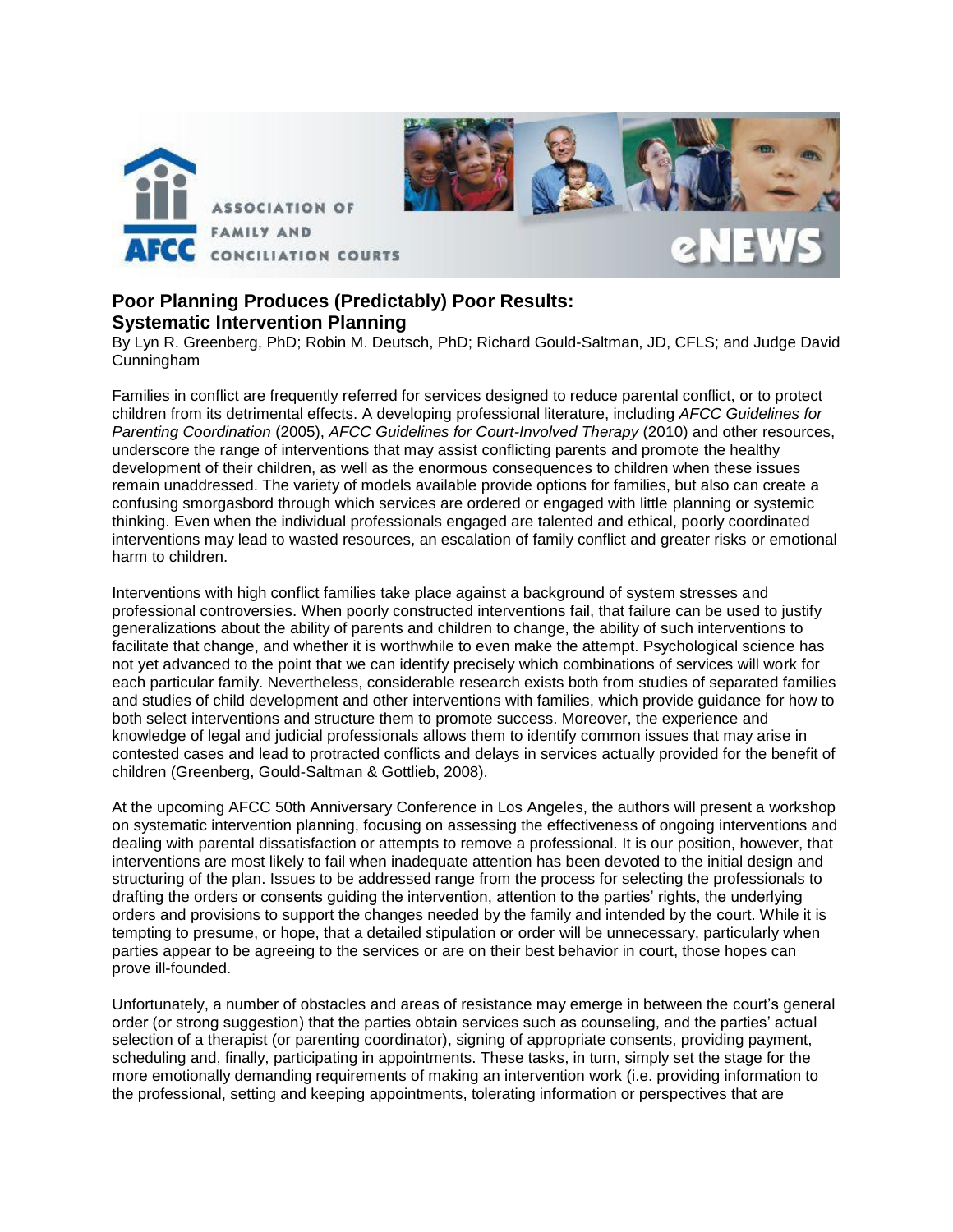different from one's own, learning to recognize the children's needs, and mastering the skills needed to reduce conflict and support the child's development). In some cases, parents will need to communicate more promptly with each other and make concerted effort to coordinate important child-centered activities such as school functions and extracurricular activities. In others, parents who have been heavily focused on the deficiencies of the other parent or household will need to learn to disengage. When parents begin services, many disagree about the nature of the problems, are unclear about the changes expected by the court, and are reluctant and resistant to believe that their own parenting behavior needs to change. Their experiences with the legal system may leave them focused on the "ultimate issues" and legal labeling that are often the focus of court hearings (e.g., which parent has "primary custody," whether the other parent has "visitation" or a "custodial time-share," whether the allocation of parental decisionmaking authority is labeled "joint legal custody"), rather than on the daily activities and decisions that are often much more important to children. Even with the best of intentions, disputes about these and other issues may prove fatal to effective treatment or dispute resolution. If the parties must return to Court to clarify the meaning of the court's order or the structure for services, precious time, energy, and resources may be lost and children's problems may become more entrenched and resistant to change. Uncoordinated services may also lead to conflict among professionals that mirrors dynamics in the family.

#### **Consideration of past problems**

While the best approach is to avoid failed interventions, families do often come to court with histories of failed attempts, or raising current obstacles to making a plan work. Have past plans broken down due to scheduling disputes, parents scheduling conflicting activities for the children, or refusing to provide the information needed to solve problems promptly? Counsel may wish to ask the adult client all of the methods that might be used by the *other* parent to sabotage the intervention, then suggest provisions for the stipulation to prevent such occurrences (Greenberg & Bohen, 2013).

#### **A Detailed Court Order: Why and how?**

The creation of a detailed intervention plan may initially seem more time consuming, but "is more than an academic exercise" (Cf. In re Marriage of Seagondollar (2006) 139 Cal. App. 4th 1116, 1132 regarding an inadequately specific order appointing a custody evaluator). The process facilitates clarity as to each person's responsibilities, the expectations of the court, and initial steps for addressing any problems that arise later. In the best of circumstances (i.e. when parents sincerely want to assist the child) the first impulse may be to adopt a laissez-faire approach to the specifics of the intervention**.** A detailed order, however, helps parents to think through the commitment they are making and communicate about the best provisions to support the child. When parents are more resistant to change, the detailed stipulation provides clarity and promotes accountability. The process of developing the order may also reveal if the initially-conceived intervention plan is adequate to meet the family's needs.

Experienced professionals will often have encountered interventions that have gone awry, or have become the subject of controversy. Model orders identify issues that should be addressed, including initial steps that should be taken if a problem or concern arises later. These issues might include, but are not limited to:

#### **A) Selection of the Professional**

The court should require that the professional has minimum necessary education, experience, and training qualifications. If the court determines that a team should be appointed (e.g. high risk issues, such as allegations of abuse or alienation), the court should provide detailed orders for structure of the team including how the team is constituted. If the team will be PC led, one should choose a PC with sufficient expertise in court-involved treatment. If the parents won't stipulate to a PC, a court appointed family therapist may be able to lead, but only with strong support from the court (Greenberg & Sullivan, 2012; Greenberg, Doi Fick & Schnider, 2012).

#### **B) Goals for the Intervention**

It is suggested that these be as specific and behavioral as possible. The court may consider involving the professional via conference call to set goals that are appropriate to the boundaries of the professional role and relevant ethical standards. It is rarely helpful to include blanket directions such as "reduce parental conflict" as it is rarely necessary for children's development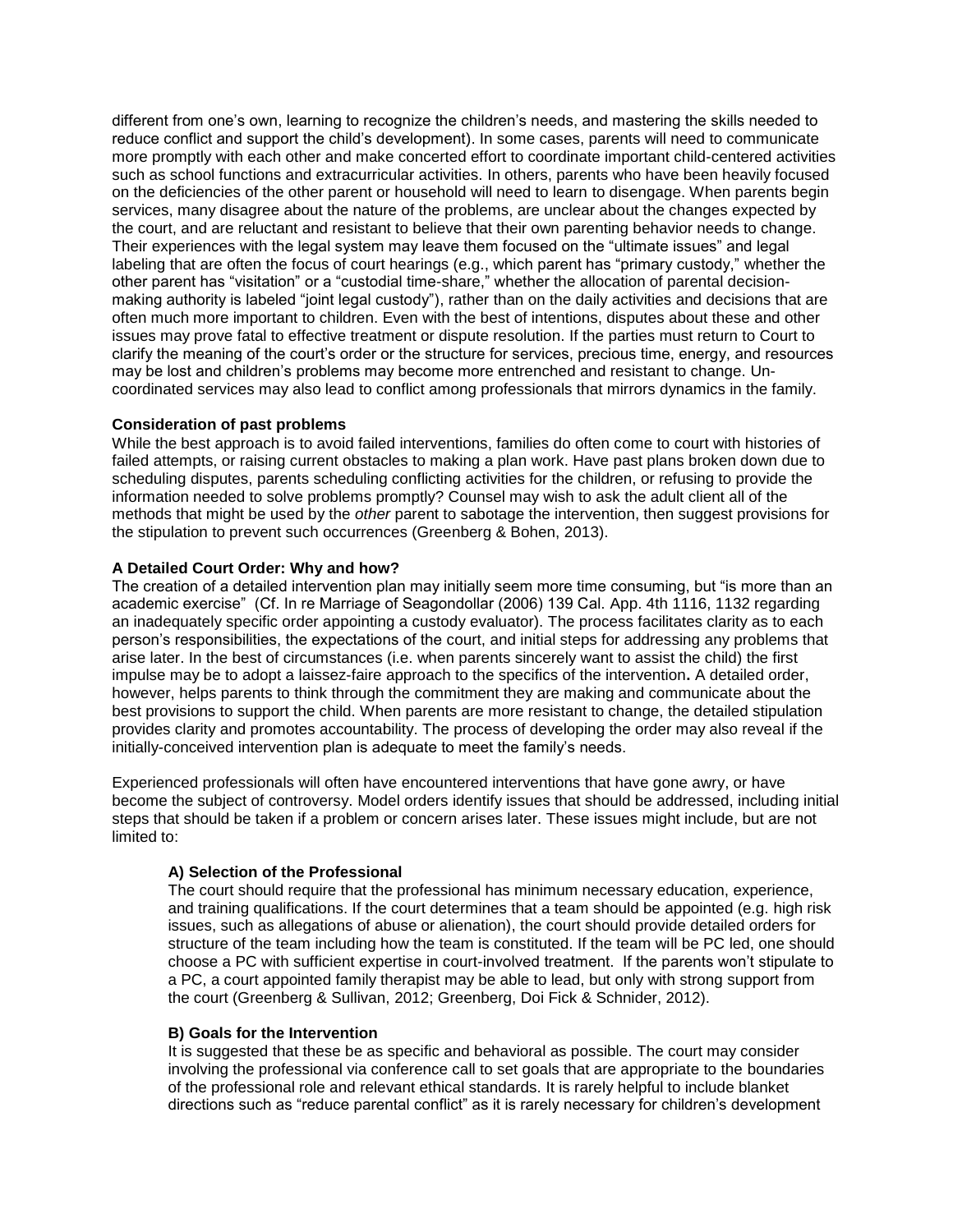that the parents agree about everything. It is often important, however, that parents be able to attend a child's school performances or athletic practices without engaging in open conflict. A therapist can help parents understand the child's need to see that parents can control themselves, and may help develop specific behavioral advice for events that both parents attend. A PC may be needed to direct the decision-making process used for selecting a child's activities, and to set expectations about parental behavior. The overall aim is to create a "space" in which the child can achieve healthy development and adjustment. Parents may generally like this idea, but disagree about how to accomplish this or lack the skills to genuinely place the child's needs first. Specificity aids the development of appropriate plans, and also provides the mental health professional, the attorneys, the parents, and the court with a gauge to measure the effectiveness of the intervention (Deutsch, Coates, & Fieldstone, 2007; Greenberg & Sullivan, 2012; Greenberg, Doi Fick & Schnider, 2012).

#### **C) Payment Responsibilities**

High conflict families may be heavy consumers of professional services, and may in fact benefit from between-session services to help them remain "on track." Greater coordination among professionals and review of documentation may be required and the court can never assume insurance coverage. Orders should therefore include:

- Detail as to the types of services that may be required (attachment of the provider's fee agreement may be helpful).
- Specificity regarding who is responsible for payments.
- Options available to professionals if services are suspended for nonpayment—should the court be advised?
- Possible requirement of advance payments or other mechanisms for enforcement/consequences.

#### **D) Procedures and Discretion for the Professional**

Qualified professionals may need flexibility on issues such as:

- Procedures for the intervention
- Appointment setting
- Determining who should participate in meetings
	- When a child's behavior has been at issue, the order should explicitly require:
		- that the parent use his/her parental authority to gain compliance by the child,
		- that the parent cooperate with the professional,
		- that the intervention be a top priority.

#### **E) Identify the client**

Identification of the client may have important consequences for how information is handled. Is the "family" considered to be the client, or are the parents being asked to participate in services for the benefit of the child? The court may consider involving the professional in this discussion.

#### **F) How is information handled?**

The order needs to identify any of the information that is privileged and, if so, which components if there is a PC involved. That may allow each parent and the child to retain some privacy in treatment, with the PC serving as the conduit of necessary information between team members and to the court. Such a structure may be also attempted with a court-appointed family therapist. The court should consider whether there can be protections for the child but accountability for the parents, and if the intervention fails or a party returns to court, what information (if any) can be released and to whom. Each jurisdiction may have their own rules for children testifying in court, but a parent may propose that a child address the court. In that case, should information from the professionals be involved in this decision, and if so, how?

#### **Underlying Court Orders**

In crafting a detailed court order, it is critical that professional role boundaries are maintained. It is a common mistake to appoint a conjoint or reunification therapist and authorize that therapist to determine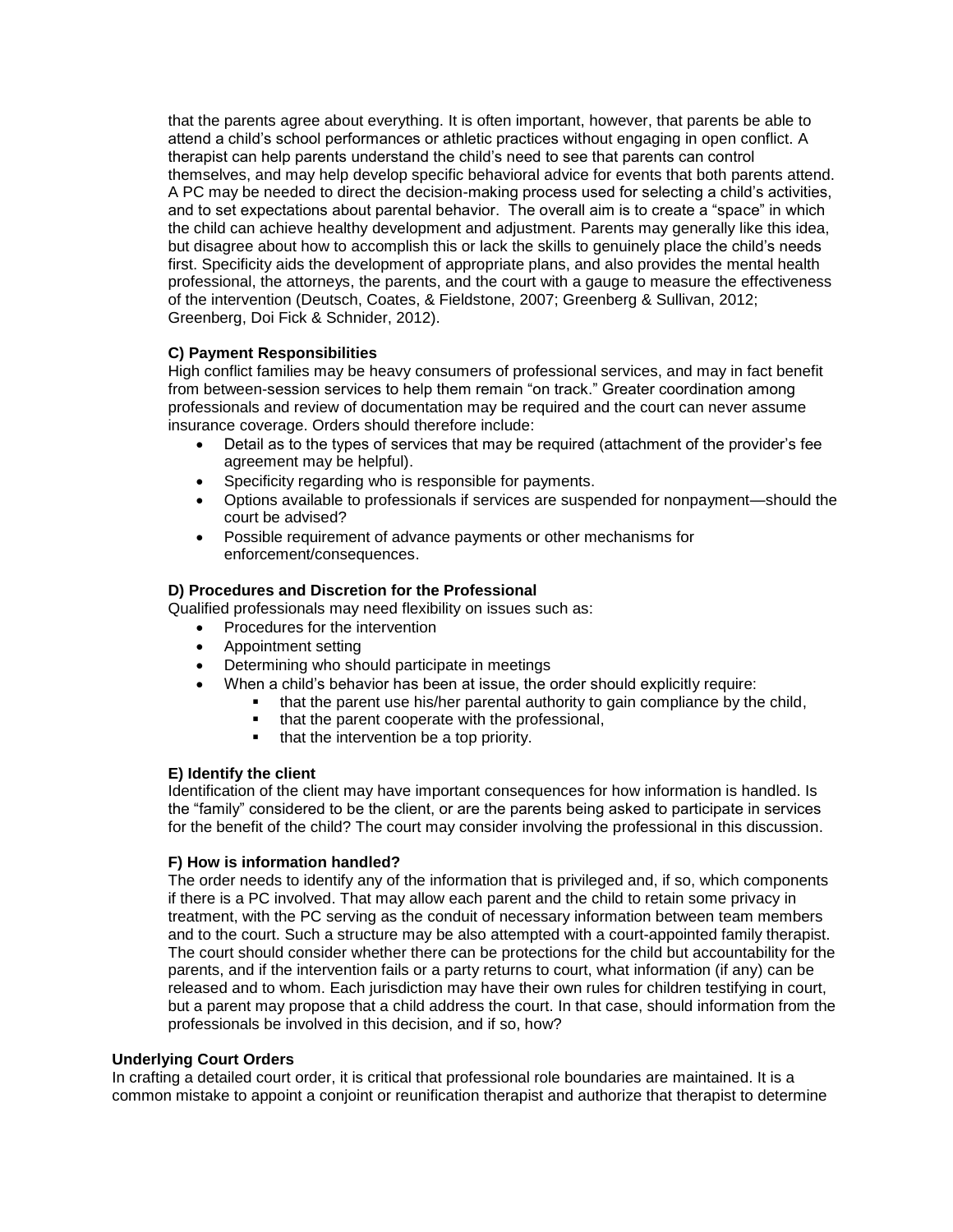the pace at which parenting time resumes. This is inconsistent with the therapist's role, may constitute an ethics violation or an improper delegation of the court's authority (as this goes to press, the authors note [the order of the Pennsylvania Supreme Court](http://www.pacourts.us/assets/opinions/Supreme/out/577civ-attach.pdf) April 23, 2013, vacating, statewide, PC orders on the basis of concern as to improper delegation of decision-making) and may fatally compromise the intervention.

Nevertheless, freezing the current schedule for long periods may also prevent progress. Options may include:

- 1) A PC who can order changes within limits,
- 2) A pre-set schedule for progress determined by the court,
- 3) Short review dates,

4) Provisions to allow participation in other aspects of parenting, such as attendance at school events, unless there are safety concerns, and

5) Inducements to cooperate and/or sanctions if a parent does not comply.

Finally, the court may consider how a parent may terminate the intervention and/or professional. The court may want to outline a plan that directs the parent to participate in particular problem-solving strategies before the parties return to court.

Well planned interventions for families in conflict often require the coordination of the court and the professional team. As we prepare for a conference focused on moving forward and expanding choices, it will be important to consider the role of adequate preparation and detail in selecting and planning interventions. Detailed court orders that include provisions for selection of the professional, goals of the intervention, payment responsibilities, procedures for the professional, identification of the client, and a process for sharing of information are most helpful in advancing the intervention.

#### **References**

- Cf. In re Marriage of Seagondollar (2006) 139 Cal.App.4th 1116, 1132 regarding an inadequately specific order appointing a custody evaluator)
- Deutsch, R, Coates, C, and Fieldstone, L (2007). Parenting coordination: An emerging role. *Interventions with High Conflict Parents*.
- Greenberg, L. R., Bohen, M. C. (2013). Effective psychological intervention in high-conflict cases: Selecting and designing the right services. *Journal of the California Association of Certified Family Law Specialists,* Winter No.1.
- Greenberg, L. R., Doi Fick, L. and Schnider, R. (2012). Keeping the developmental frame: Child-centered conjoint therapy. *Journal of Child Custody, 9*, 1-30.
- Greenberg, L. R., & Sullivan, M. J. (2012). Parenting Coordinator and Therapist collaboration in high conflict shared custody cases. *Journal of Child Custody, 9*, 85-107.
- Greenberg, L. R., Gould-Saltman, D. J., & Gottlieb, M. C. (2008). Playing in their sandbox: Professional obligations of mental health professionals in child custody cases. *Journal of Child Custody, 5*(3), 192-216.